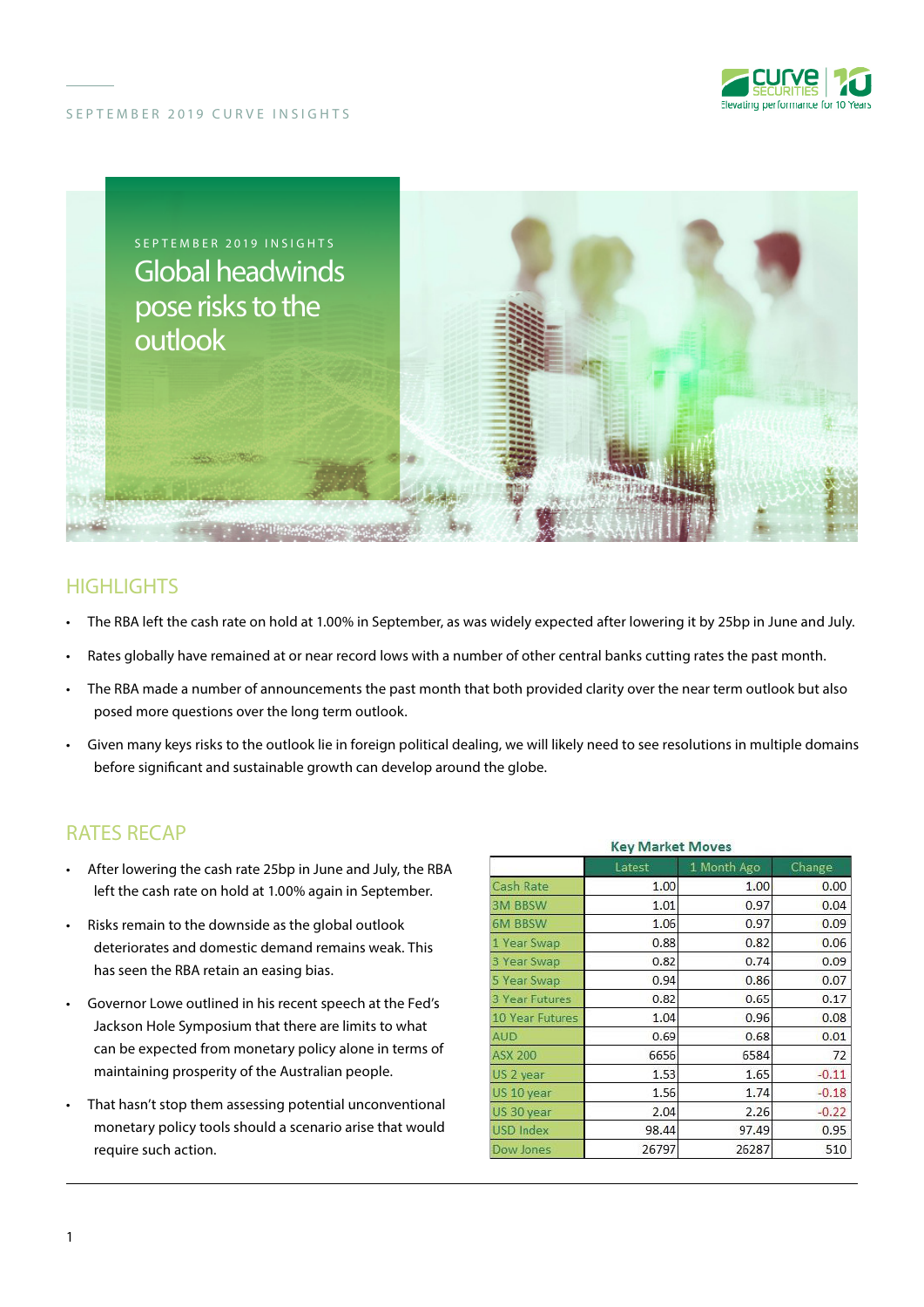- While the cash rate remained on hold, the past month has seen yield curves both here and abroad flatten dramatically as central banks cut rates or indicated looser monetary policy is likely over the months ahead.
- Much of the outlook, especially from a global perspective, remains hinged on the outcome of the trade war, which is becoming increasingly intractable and likely to drag out for some time.

## Global Headwinds Pose Risks to the **Outlook**

With recent data now showing a clear trend, that local consumption and expenditure is slowing, the small open economy that is Australia is becoming increasingly reliant on international trade. For the last 2 years we have seen a steady monthly increase in the balance of trade. From a -\$1.7bln deficit in December 2017, the Trade balance peaked in June at \$8bln before dropping slightly in July to its second highest level of \$7.2bln.

It is positive to see strong export growth and steady import levels, however the concern for the outlook is that with current headwinds to trade persisting in many parts of the globe, should these exports volumes fall away there would be broad implications for the economy.

The most obvious and certainly largest risk to Australian trade is the ongoing effects of US-China Trade War. In what has become a stalemate, both sides have imposed tariffs on politically important goods. The US have imposed tariffs



on Chinese made consumer goods, a large employment industry in China, whilst the Chinese have gone after US agricultural products, with costs falling on President Trumps key supporter base in Rural USA.



Whilst the direct effects of these specific tariffs could have a positive effect on Australia through increase in exports of agricultural products to China, the net effect on global growth is the concern for the domestic outlook. The effect of these ongoing tensions for the US and China will be lower growth and increased volatility on both sides until a resolution is reached. We have already seen this effect materialise as the second link in the global supply chain, Germany contracting in Q2, while manufacturing PMI's around the globe are also in a steep recent downtrend.

There are broad fiscal implications of a decline in export volumes brought about through a softening of Chinese demand for mineral ores and fuels. Current volumes remain strong but there is a clear downtrend in Chinese Industrial productions levels. Governor Lowe has been rather direct, calling on the government to increase expenditure on infrastructure. Should export volumes decrease, the proportion of decrease in tax receipts would potentially jeopardise the capacity of government spend whilst still maintaining a budget surplus. At his speech at the US Fed Symposium, Governor Lowe stated:

"A second lever is fiscal policy, including through extra spending on quality infrastructure. If this lever could be used, it could boost aggregate demand and support future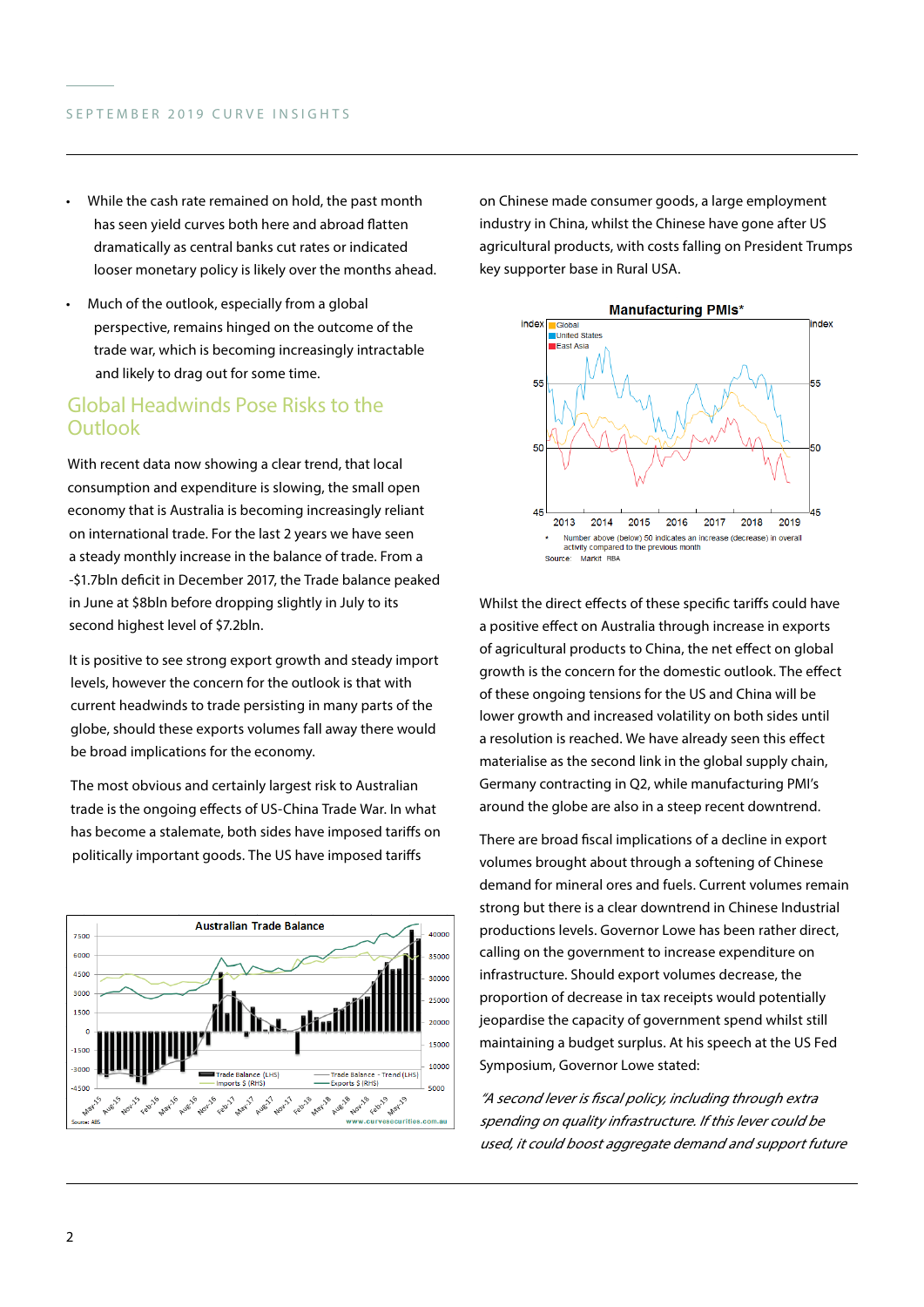productivity. It is worth recalling that very low interest rates increase the value of projects with very long-lived payoffs. Some well-chosen infrastructure projects would fall into this category."

Other global concerns for the RBA lie in the ongoing Brexit negotiations in England, tensions in Hong Kong and fiscal crises in South America. Whilst none of these individually provide a great risk to the domestic outlook, it is the accumulation of these factors and their combined effect on global trade that the RBA is concerned with.

There is also a key element that must be considered here. While, the global tensions pose serious potential risk factors to the outlook, if they are resolved in a positive manner there are significant upsides. It is widely expected that the US-China tension is to remain a stalemate. However, it is possible that scheduled talks could result in a signed trade deal. Should that eventuate, it would have positive growth effects on both sides and by default here in Australia.

Similarly, with the current Brexit deadline, October 31st, fast approaching, there is a chance a productive resolution could eventuate in the next few months that would boost growth in the UK, the worlds fifth largest economy. These current geopolitical events are simply risk factors that need to be assessed and prepared for. The comforting factor for the outlook is that the RBA is aware of these headwinds.



## OUTLOOK FOR INTEREST RATES

With risks to the outlook lying mainly outside our borders, the outlook for interest rates is near unchanged from last month.

The RBA left rates on hold once again this month and the continual decline in the BBSW curve has steadied. August was the first month since March where 3 month BBSW has increased in the period.

There has also been some retracement in the bank bill futures with the market no longer pricing in a cut the cash rate for November. The market now has an 80% chance of 25bps cut priced in for November with a second cut not fully priced until May 2020.



It was clear this month from comments made by Governor Lowe that the RBA is fully aware in order to achieve all 3 goals outlined in there mandate; of full employment, a stable currency and the economic prosperity of the Australian people, they will need assistance from the Government.

"Another element of the reality we face is that monetary policy is just one of the levers that are potentially available for managing the economy. And, arguably, given the challenges we face at the moment, it is not the best lever."

Governor Lowe has proven time and time again that he holds in the highest of concerns the role of the RBA in articulating their course of action. That explaining not only the data and logic that brought them to their conclusion, but what alternative viewpoints and courses could have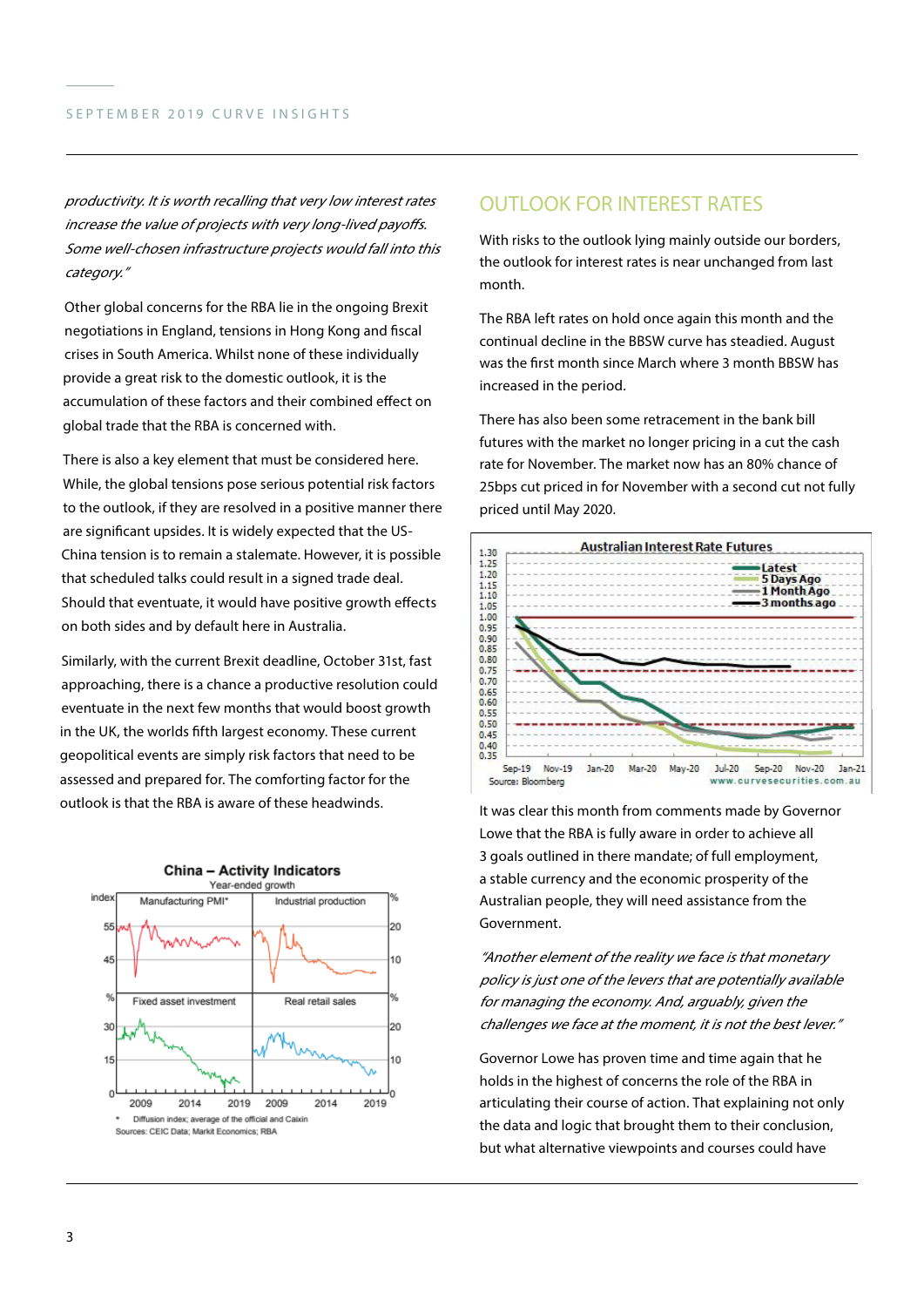#### been taken.

To that end, it is likely that whilst the RBA continues under their technical assumption of the cash rate following market pricing, the market can expect that to eventuate. Should the RBA choose to do otherwise we would likely see a strong indication from the board prior to that occurring.

It remains the case that after adjustment to NAIRU recently, employment data will be the key factor in determining the settings of monetary policy. With unemployment still at 5.2% there is a large reduction in unemployment required to achieve a rate equal to the NAIRU. To that end, should there be any upward trend in the unemployment rate the RBA would likely look to move preemptively in order to prevent any increase in the spare capacity already present in the economy.



With the retracement in futures pricing of cuts to the cash rate, it also extended the timeline for any potential shift toward unconventional monetary policy measures. Since Governor Lowe has indicated those measures wouldn't take place until after the cash rate reached 0.5% we appear to be further from those than we were this time last month.

# AUSTRALIAN FCONOMIC HIGHLIGHTS

- Growth printed in line with estimates again in Q2 with the economy only growing by 0.5% as the weakness from the first quarter continued. The annual pace of growth slowed further from 1.8% to 1.4% and is likely to undershoot the RBA's estimate this quarter.
- Inflation came in slightly above expectations in Q2 with headline CPI printing at 0.6% for the quarter which saw the annual rate lift from 1.3% to 1.5%. The RBA has moved to using the trimmed mean as their preferred measure of core inflation and it increased by 0.4% for the quarter with the annual rate steady at 1.6%
- The employment data was well above estimates in August with 41.1k jobs added. Despite the high number of jobs created, a negative revision on the 0.5k to -2.3k in July, saw the unemployment rate remain unchanged at 5.2% thanks to yet another record high reading in the participation rate.
- The ANZ job ads continued is recent volatility with a modest 0.8% increase in July, a significant slowdown from a revised 4.9% print in July.
- Business confidence posted a 2 point loss in August with the index falling to 1 after July was revised upward to 3. Business conditions also remains below its long run average, losing a further 3 points to 1. The crucial Employment index, which fell to zero last month, bounced back slightly to 2pts, other business condition elements all fell heavily.
- Consumer confidence bounced back to the crucial 100 level, registering at a gain of 3.6%. The largest gains were in expectations of family finance for the forward 12 months and 5yrs with 9.6% and 4.5% gains respectively. A notable decline was seen in the unemployment expectations index which fell -0.8% to 133.3.
- After lacklustre first quarter, Retail sales have remained soft through the second quarter. After rising only 0.4% in June, July data provided a negative reading -0.1% .